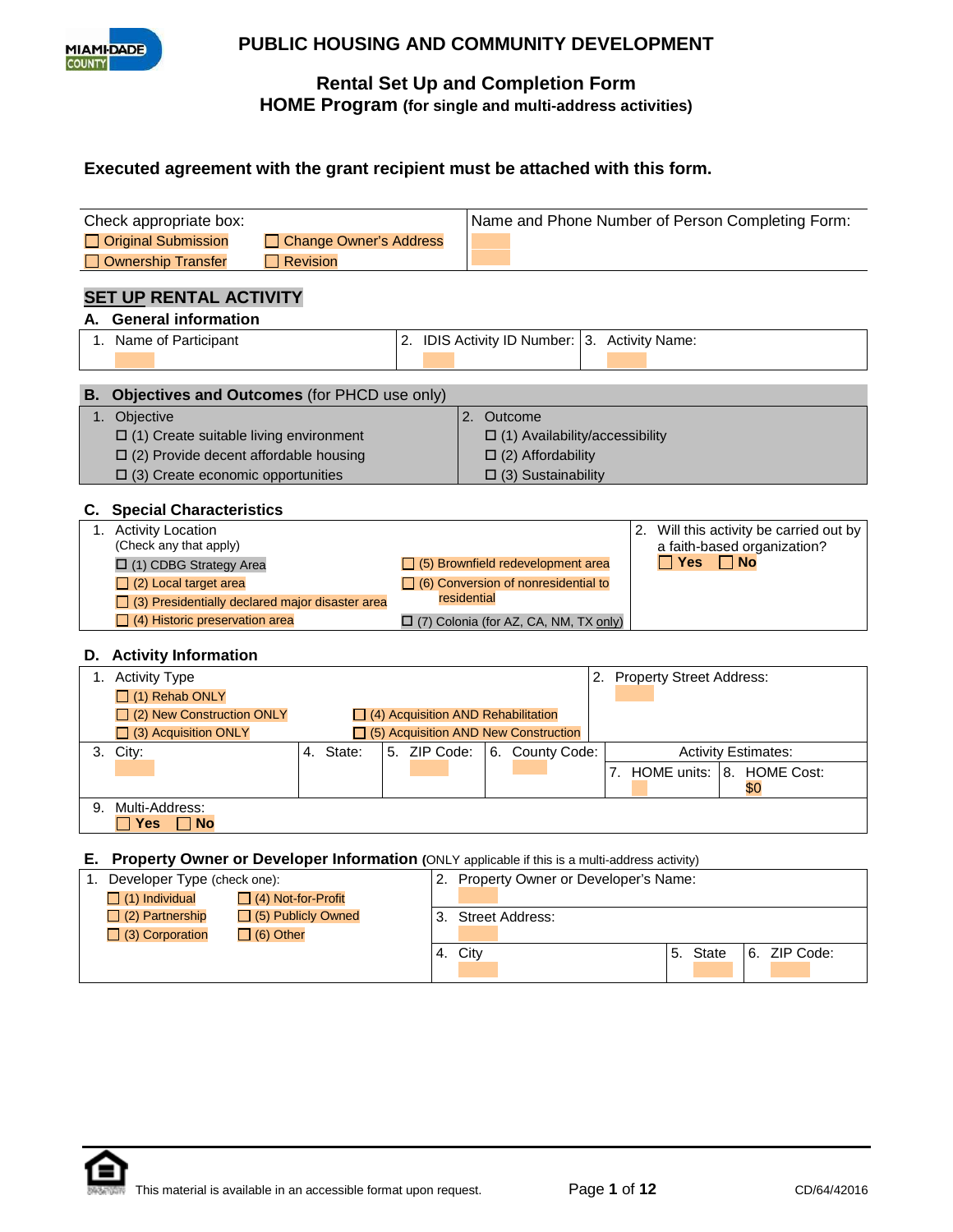

## **Rental Set Up and Completion Form HOME Program (for single and multi-address activities)**

## **COMPLETE RENTAL ACTIVITY**

**F. Activity Information.** If this is a multi-address activity, make copies of this form so that cost and beneficiary information is reported for each address – Sections H, I, J, K, and L.

| 1. Activity Type (check one)     |                                  | 2. Property Type (check one)                | 3. FHA Insured?              |
|----------------------------------|----------------------------------|---------------------------------------------|------------------------------|
| $\Box$ (1) Rehab ONLY            | $\Box$ (4) Acquisition AND Rehab | $\Box$ (1) Condominium $\Box$ (4) Apartment | (For single-address          |
| $\Box$ (2) New Construction ONLY | $\Box$ (5) Acquisition AND New   | $\Box$ (5) Other<br>$\Box$ (2) Cooperative  | activities.)<br><b>⊟ Yes</b> |
| $\Box$ (3) Acquisition ONLY      | Construction                     | $\Box$ (3) SRO                              | $\Box$ No                    |
| 4. Mixed Use?                    | Mixed Income?<br>5.              | 5. Completed Units                          |                              |
| <b>Nes</b> ⊺<br><b>No</b>        | Total Number:<br>l Yes<br>⊟ No   |                                             | HOME-Assisted:               |

#### **G. Property Address.** (For multi-address activities).

| Building Name |  | 2. Property Street Address 13. City |  |  |  | $\vert$ 4. State 5. ZIP Code 6. County Code |
|---------------|--|-------------------------------------|--|--|--|---------------------------------------------|
|               |  |                                     |  |  |  |                                             |

#### **H. Units.**

| 1. Of the Completed Units, the number:            | Total: | Home-Assisted: |
|---------------------------------------------------|--------|----------------|
| Meeting Energy Star standards                     |        |                |
| 504-accessible                                    |        |                |
| Designated for persons with HIV/AIDS              |        |                |
| Of those, the number for the chronically homeless |        |                |
| Designated for the homeless                       |        |                |
| Of those, the number for the chronically homeless |        |                |

**I. Period of Affordability:** If you are imposing a period of affordability that is longer than the regulatory minimum, enter the total years (HOME minimum + additional) of affordability:<br>Grantee-imposed period of affordability:<br>years. Grantee-imposed period of affordability:

#### **J. Costs:**

| 1. HOME Funds (including Program Income) | Totals |     |
|------------------------------------------|--------|-----|
| Amortized Loan<br>(1)                    | \$0    |     |
| (2)<br>Grant                             | \$0    |     |
| Deferred Payment Loan (DPL)<br>(3)       | \$0    |     |
| Other<br>(4)                             | \$0    |     |
| <b>Total HOME Funds</b>                  |        | \$0 |
| 2. Public Funds                          |        |     |
| (1) Other Federal Funds                  | \$0    |     |
| (2) State / Local Funds                  | \$0    |     |
| (3) Tax Exempt Bond Proceeds             | \$0    |     |
| <b>Total Public Funds</b>                |        | \$0 |
| 3. Private Funds                         |        |     |

| (1) Private Loans                         | \$0 |     |
|-------------------------------------------|-----|-----|
| (2) Owner Cash Contribution               | \$0 |     |
| (3) Private Grants                        | \$0 |     |
| <b>Total Private Funds</b>                |     | 50  |
| 4. Low Income Housing Tax Credit Proceeds |     | \$0 |
| 5. Activity Total or Total This Address   |     | \$0 |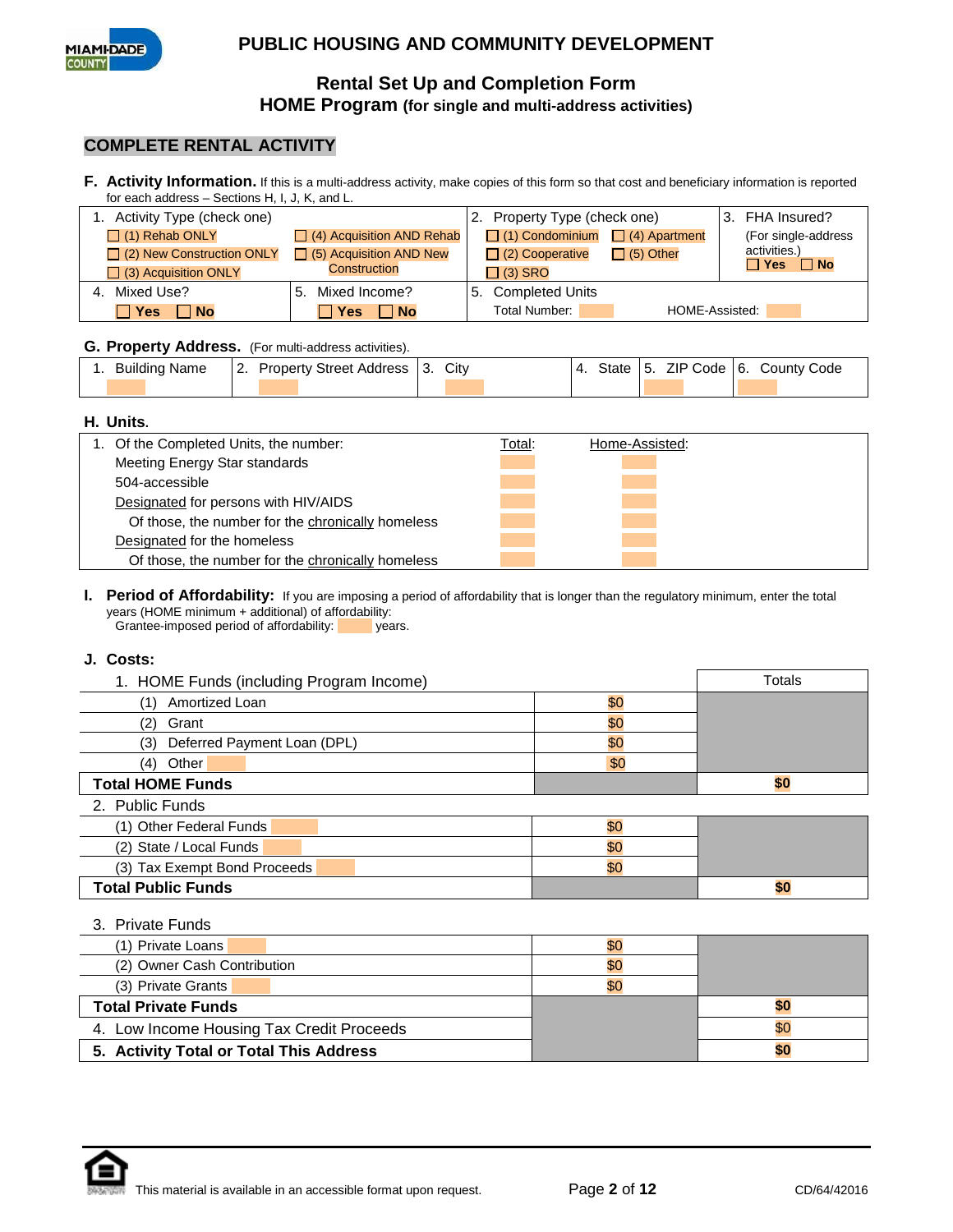

## **Rental Set Up and Completion Form HOME Program (for single and multi-address activities)**

#### **K. Household Characteristics.** (Use codes indicated below.)

|        |                      |                 |                       | Household |                  |      |             |             |                        |
|--------|----------------------|-----------------|-----------------------|-----------|------------------|------|-------------|-------------|------------------------|
| Unit # | # of<br><b>Bdrms</b> | <b>Occupant</b> | Total Monthly<br>Rent | % Median  | Hispanic?<br>Y/N | Race | <b>Size</b> | <b>Type</b> | <b>Assistance Type</b> |
|        |                      |                 |                       |           |                  |      |             |             |                        |
|        |                      |                 |                       |           |                  |      |             |             |                        |
|        |                      |                 |                       |           |                  |      |             |             |                        |
|        |                      |                 |                       |           |                  |      |             |             |                        |
|        |                      |                 |                       |           |                  |      |             |             |                        |
|        |                      |                 |                       |           |                  |      |             |             |                        |
|        |                      |                 |                       |           |                  |      |             |             |                        |
|        |                      |                 |                       |           |                  |      |             |             |                        |
|        |                      |                 |                       |           |                  |      |             |             |                        |
|        |                      |                 |                       |           |                  |      |             |             |                        |
|        |                      |                 |                       |           |                  |      |             |             |                        |
|        |                      |                 |                       |           |                  |      |             |             |                        |
|        |                      |                 |                       |           |                  |      |             |             |                        |
|        |                      |                 |                       |           |                  |      |             |             |                        |
|        |                      |                 |                       |           |                  |      |             |             |                        |
|        |                      |                 |                       |           |                  |      |             |             |                        |
|        |                      |                 |                       |           |                  |      |             |             |                        |
|        |                      |                 |                       |           |                  |      |             |             |                        |
|        |                      |                 |                       |           |                  |      |             |             |                        |
|        |                      |                 |                       |           |                  |      |             |             |                        |
|        |                      |                 |                       |           |                  |      |             |             |                        |
|        |                      |                 |                       |           |                  |      |             |             |                        |
|        |                      |                 |                       |           |                  |      |             |             |                        |
|        |                      |                 |                       |           |                  |      |             |             |                        |
|        |                      |                 |                       |           |                  |      |             |             |                        |
|        |                      |                 |                       |           |                  |      |             |             |                        |
|        |                      |                 |                       |           |                  |      |             |             |                        |

|  | 0 - SRO/Efficiency |
|--|--------------------|
|--|--------------------|

- 
- 
- 
- 
- 

- 
- 
- **3** Other federal, state
- or local assistance
- **4** No assistance **8** 8 or more persons

- 1 Tenant **1** 0 to 30% **11** White
	-
- **2** Vacant Unit **2 2 2 13** S0+ to 60% **13** Asian **14** Ameri
- 
- 
- 

**7** - 7 persons

- -
- **2**  $\begin{array}{|c|c|c|} \hline \textbf{2} & \textbf{4} & \textbf{-Two parents} \\ \hline \textbf{6} & -6 \text{ persons} & & \textbf{5} & -\text{Other} \\ \hline \end{array}$

#### **# of Bdrms Occupant Household % of Median Household Race**

- 
- **1** 1 bedroom **2** Owner **2** 30+ to 50% **12** Black or African American
	-
- **3** 3 bedrooms **4** 60+ to 80% **14** American Indian or Alaska Native
- **4** 4 bedrooms **Household Size 15** Native Hawaiian or Other Pacific Islander
- **5** 5 or more bedrooms **1 1** 1 person **1 Household Type 16** American Indian or Alaska Native & White
	- **2** 2 persons **1** Single, non-elderly **17** Asian & White
- **Assistance Type 3** 3 persons **2** Elderly **18** Black or African American & White<br>1 Section 8 **4** 4 persons **2** Single parent **19** American Indian or Alaska Native 8
- **1** Section 8 **4** 4 persons **3**  $\begin{bmatrix} 4 & -8 \ 5 & -5 \end{bmatrix}$  **3** Single parent **19** American Indian or Alaska Native & Black or
	- **6** 6 persons **5** Other **20** Other Multi Racial

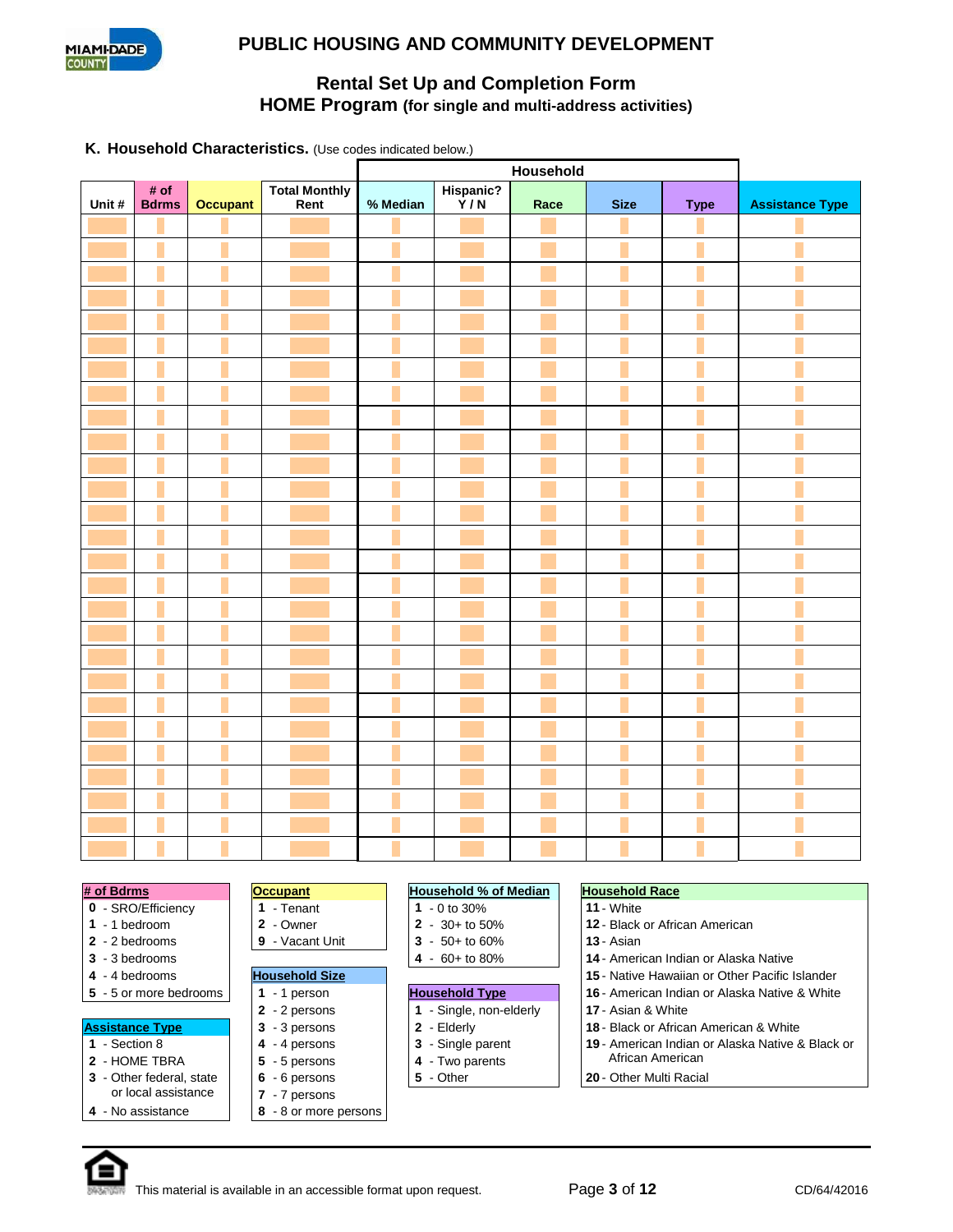

# **Rental Set Up and Completion Form HOME Program (for single and multi-address activities)**

**K. Household Characteristics.** (Continued)

| Unit # | # of<br><b>Bdrms</b> | <b>Occupant</b> | Total Monthly<br>Rent | % Median | Hispanic?<br>Y/N | Race | <b>Size</b> | <b>Type</b> | <b>Assistance Type</b> |
|--------|----------------------|-----------------|-----------------------|----------|------------------|------|-------------|-------------|------------------------|
|        |                      |                 |                       |          |                  |      |             |             |                        |
|        |                      |                 |                       |          |                  |      |             |             |                        |
|        |                      |                 |                       |          |                  |      |             |             |                        |
|        |                      |                 |                       |          |                  |      |             |             |                        |
|        |                      |                 |                       |          |                  |      |             |             |                        |
|        |                      |                 |                       |          |                  |      |             |             |                        |
|        |                      |                 |                       |          |                  |      |             |             |                        |
|        |                      |                 |                       |          |                  |      |             |             |                        |
|        |                      |                 |                       |          |                  |      |             |             |                        |
|        |                      |                 |                       |          |                  |      |             |             |                        |
|        |                      |                 |                       |          |                  |      |             |             |                        |
|        |                      |                 |                       |          |                  |      |             |             |                        |
|        |                      |                 |                       |          |                  |      |             |             |                        |
|        |                      |                 |                       |          |                  |      |             |             |                        |
|        |                      |                 |                       |          |                  |      |             |             |                        |
|        |                      |                 |                       |          |                  |      |             |             |                        |
|        |                      |                 |                       |          |                  |      |             |             |                        |
|        |                      |                 |                       |          |                  |      |             |             |                        |
|        |                      |                 |                       |          |                  |      |             |             |                        |
|        |                      |                 |                       |          |                  |      |             |             |                        |
|        |                      |                 |                       |          |                  |      |             |             |                        |
|        |                      |                 |                       |          |                  |      |             |             |                        |
|        |                      |                 |                       |          |                  |      |             |             |                        |
|        |                      |                 |                       |          |                  |      |             |             |                        |
|        |                      |                 |                       |          |                  |      |             |             |                        |
|        |                      |                 |                       |          |                  |      |             |             |                        |
|        |                      |                 |                       |          |                  |      |             |             |                        |
|        |                      |                 |                       |          |                  |      |             |             |                        |
|        |                      |                 |                       |          |                  |      |             |             |                        |
|        |                      |                 |                       |          |                  |      |             |             |                        |
|        |                      |                 |                       |          |                  |      |             |             |                        |
|        |                      |                 |                       |          |                  |      |             |             |                        |
|        |                      |                 |                       |          |                  |      |             |             |                        |
|        |                      |                 |                       |          |                  |      |             |             |                        |
|        |                      |                 |                       |          |                  |      |             |             |                        |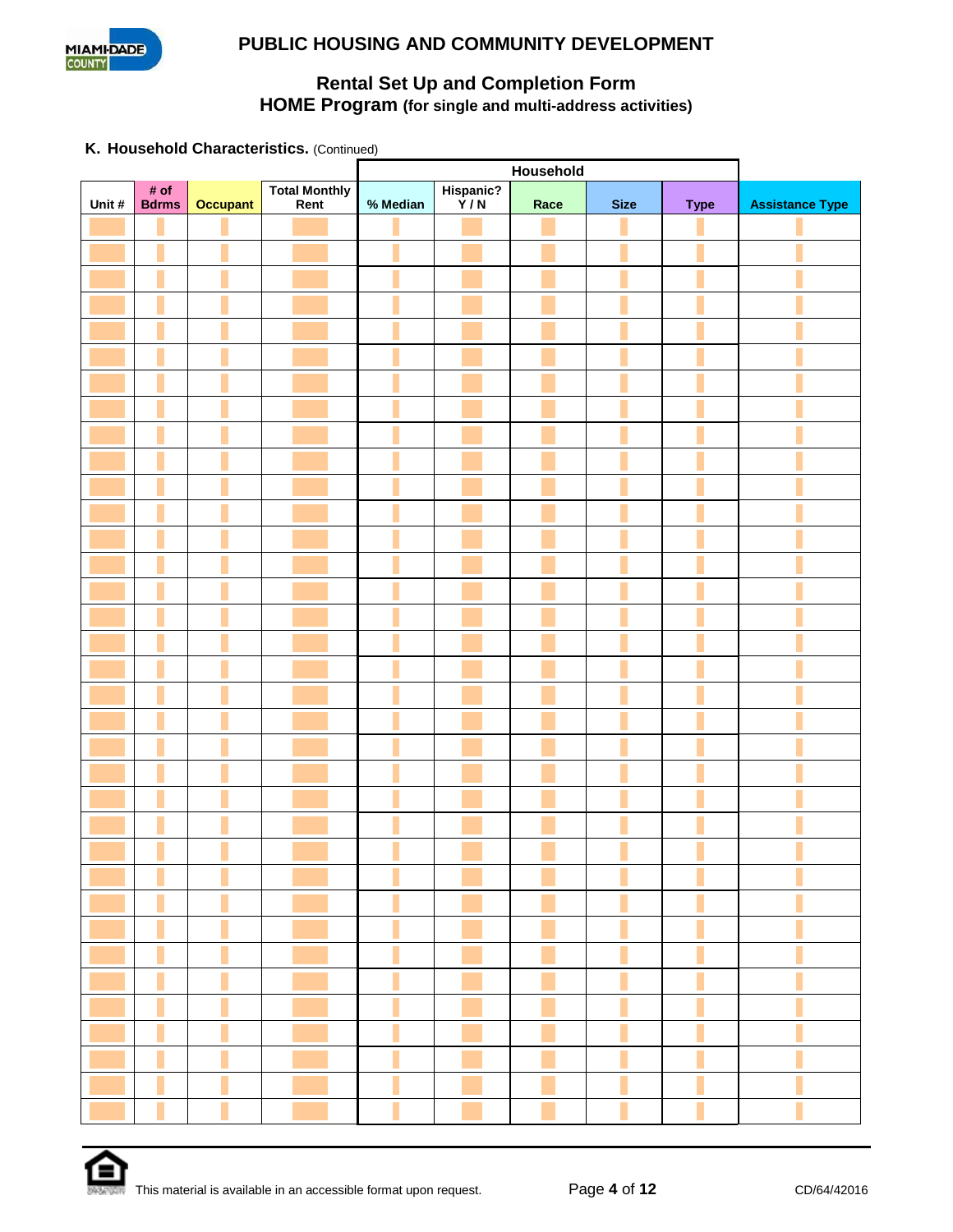

### **Rental Set Up and Completion Form HOME Program (for single and multi-address activities)**

## **Instructions on Completing the Rental Set Up and Completion Form**

Read the instructions for each item carefully before completing the form. The purpose of this report is to assist with the collection of information to be entered into HUD's Integrated Disbursement and Information System (IDIS).

- **Applicability.** This report is to be completed for each project activity assisted with HOME funds.
- **Timing.** This report form is used to setup an activity in IDIS so that funds may be drawn down and to complete the activity so that the HOME Program reporting requirements are met.
- **Attachments.** Executed agreement with the grant recipient must be attached with this form

### **SET UP RENTAL ACTIVITY (Page 1)**

- **A. General Information.** 
	- **1. Name of Participant**. Enter the name of the agency administering the rental activity.
	- **2.** IDIS Activity ID Number. Enter the activity number assigned by IDIS *and provided to you by your HOME program officer*. If this is the original submission, the IDIS number will be provided after submittal of this form.
	- **3.** Activity Name. Enter the name that the grantee or sub-grantee has designated to the activity.

#### **B. Objective and Outcome** (provided for informational purposes only)

- **Objective.** Check the box of the objective that best describes the purpose of the activity. If a code is not entered in IDIS, the system will default the answer to "Decent affordable housing".
	- **1. Suitable living environments.** Applies to activities that benefit communities, families, or individuals by addressing issues in their living environment.
	- **2. Decent affordable housing.** Applies to housing activities that meet individual family or community needs. This objective should not be used for activities where housing is an element of a larger effort.
	- **3. Creating economic opportunities.** Applies to activities related to economic development, commercial revitalization, and job creation.
- **Outcome.** Check the box of the outcome that best describes the benefits resulting from the activity. If a code is not entered in IDIS, the system will default the answer to "Affordability".
	- **1. Availability/accessibility.** Applies to activities that make services, infrastructure, housing, and shelter available and accessible. Note that accessibility does not refer only to physical barriers.
	- **2. Affordability.** Applies to activities that provide affordability in a variety of ways. It can include the creation or maintenance of affordable housing, basic infrastructure hookups, or services such as transportation or day care.
	- **3. Sustainability.** Applies to activities that promote livable or viable communities and neighborhoods by providing services or by removing slums or blighted areas.

#### **C. Special Characteristics**

**1.** Check any that apply.

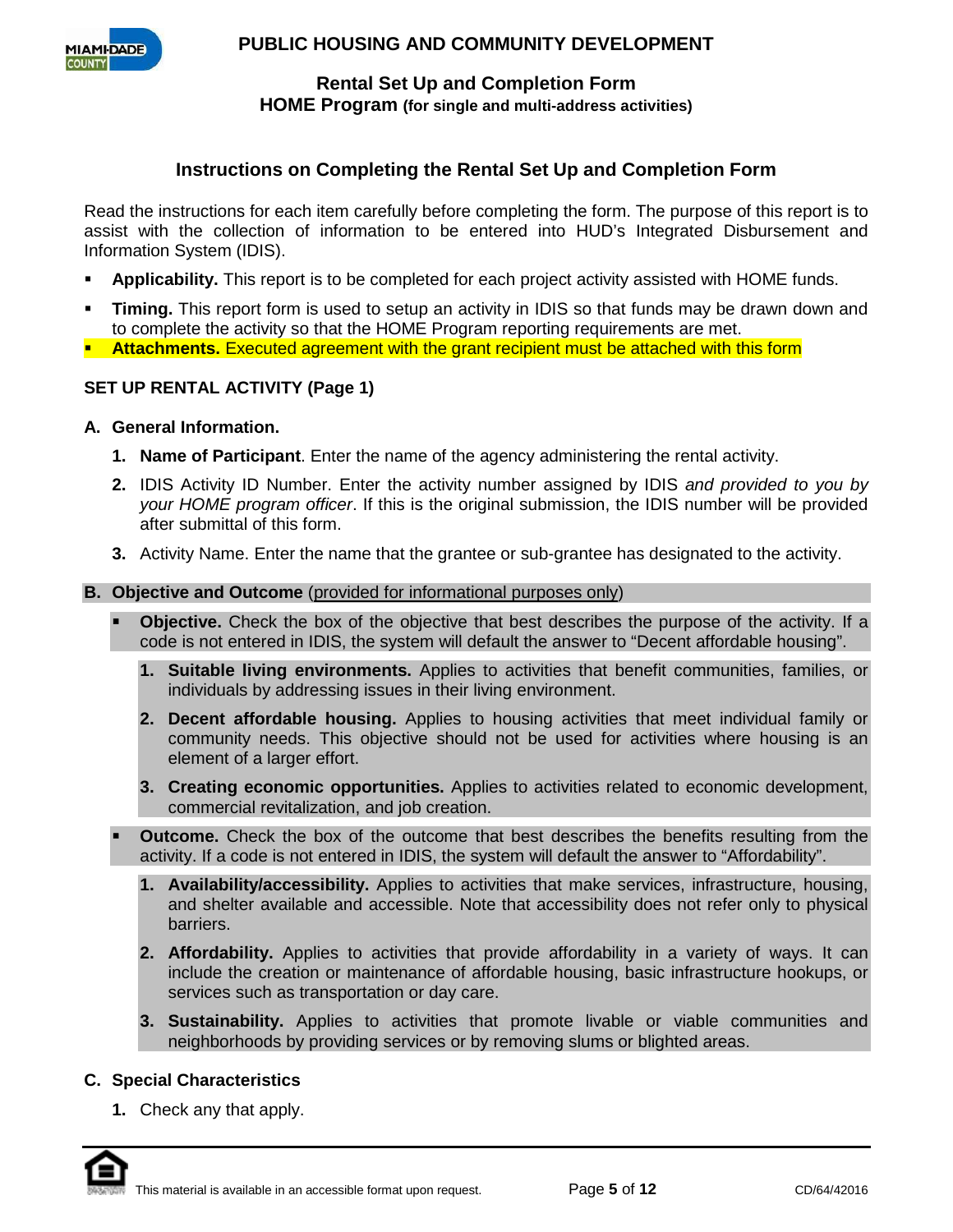

## **Rental Set Up and Completion Form HOME Program (for single and multi-address activities)**

- (1) CDBG strategy area is defined as HUD-approved neighborhood or Community Revitalization strategy Area (NRSA or CRSA), identified in the grantee's Consolidated / Annual Action Plan under Section 91.215(e) or Section 91.315(e)(2).
- (2) Local target area is defined as a locally designated non-CDBG strategy area targeted for assistance.
- (3) Presidentially declared major strategy area is defined as an area declared a major disaster under subchapter IV of the Robert T. Stafford Disaster Relief and Emergency Assistance Act.
- (4) Historic Preservation Area is defined as an area designated for historic preservation by local, state, or federal officials.
- (5) Brownfield redevelopment area is defined as an abandoned, idle, or underused property where expansion or redevelopment is complicated by real or potential environmental contamination.
- (6) Conversion from non-residential or residential use is self-explanatory. An example is converting an old warehouse into rental units or condominiums.
- (7) Colonia is defined as a rural community or neighborhood located within 150 miles of the U.S.-Mexican border that lacks adequate infrastructure and frequently also lacks other basic services. This field only applies to activities located in the states of Arizona, California, New Mexico, and Texas.
- **2. Faith-Based Organization.** Will this activity be carried out by a faith-based organization? Check "Yes" if it is known or if the organization declares itself to be a faith-based organization. If not, check "No".

### **D. Activity Information**

- **1. Activity Type.** Check box to indicate the type of activity.
	- (1) Rehab Only. A HOME-assisted rehabilitation activity that did not include acquisition of real property.
	- (2) New Construction Only. Any activity that involved: (a) the addition of units outside the existing walls of the structure and (b) the construction of a new residential unit(s).
	- (3) Acquisition Only. Acquisition of a structure that received certificate of occupancy at least 13 months before acquisition, which did not require rehabilitation and which is being used to provide affordable housing.
	- (4) Acquisition & Rehab. A HOME-assisted rehabilitation activity, which included the acquisition of real property.
	- (5) Acquisition & New Construction. A HOME-assisted new construction activity, which included the acquisition of real property. This includes acquisition of a structure that has received an initial certificate of occupancy within a one-year period prior to acquisition.
- **2. Property Street Address.** Self explanatory. For multi address activities enter a general description of the project location.
- **3. City**. Self explanatory.
- **4. State**. Self explanatory.
- **5. Zip code**. Self explanatory.

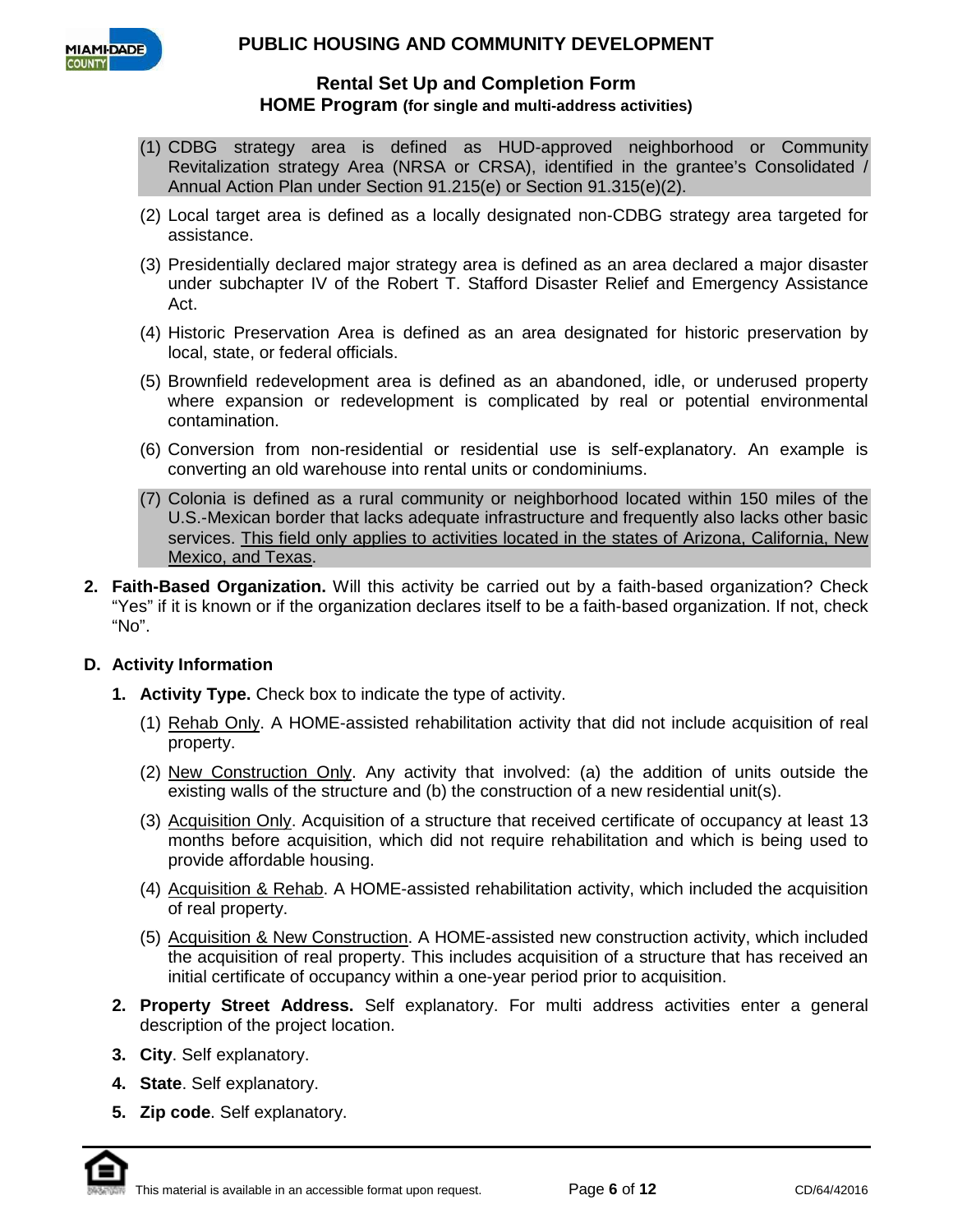

**Rental Set Up and Completion Form HOME Program (for single and multi-address activities)**

- **6. County code**. Enter the county name or code. *(Check with your HOME program officer for your county code.)*
- **7. Activity Estimates. HOME Units.** Enter the estimated total number of units (upon completion) that will receive HOME assistance.
- **8. Activity Estimates. HOME Cost.** Enter the total amount of HOME funds requested for the activity.
- **9. Multi-Address?** If the activity consists of more than one home, check "Yes" so that costs and beneficiary information can be reported for each address at completion.
- **E. Property Owner/Developer Information.**
	- **1. Property Owner/Developer Type.** Enter code to indicate the type of property owner/developer:
		- (1) Individual
		- (2) Partnership
		- (3) Corporation
		- (4) Not-for-Profit
		- (5) Publicly Owned
		- (6) Other
	- **2. Property Owner's/Developer's Name.** Enter the name of the property owner or developer.
	- **3. - 6. Owner's/Developer's Street Address, City, State,** and **ZIP Code.** Self-explanatory.

## **COMPLETE RENTAL ACTIVITY (pages 2 & 3)**

### **F. Activity Information.**

- **1. Activity Type.** Only if the activity type has changed from set up in D.1, check the revised completion activity type in the box.
- **2. Property Type.** Check box to indicate the type of property assisted:
	- (1) Condominium
	- (2) Cooperative
	- (3) SRO
	- (4) Apartment
	- (5) Other
- **3. FHA Insured.** (For single address activities.) Check "Yes" or "No" to indicate whether the property's mortgage is insured by FHA.
- **4. Mixed Use.** Check "Yes", if the activity is designated in part for uses other than residential but where residential living space must constitute at least 51 percent of the activity space. Check "No" if the activity is not mixed-use.
- **5. Mixed Income.** Check "Yes", if less than 100 percent of the activity's housing units qualify as affordable housing as defined in section 92.252 of the HOME regulations. Check "No" if the activity is not mixed-income.
- **6. Completed Units: Total Number**: **HOME Assisted:** Enter the total number of completed units and the total number of HOME assisted units.
- **G. Property Address.** (For multi address activities.)

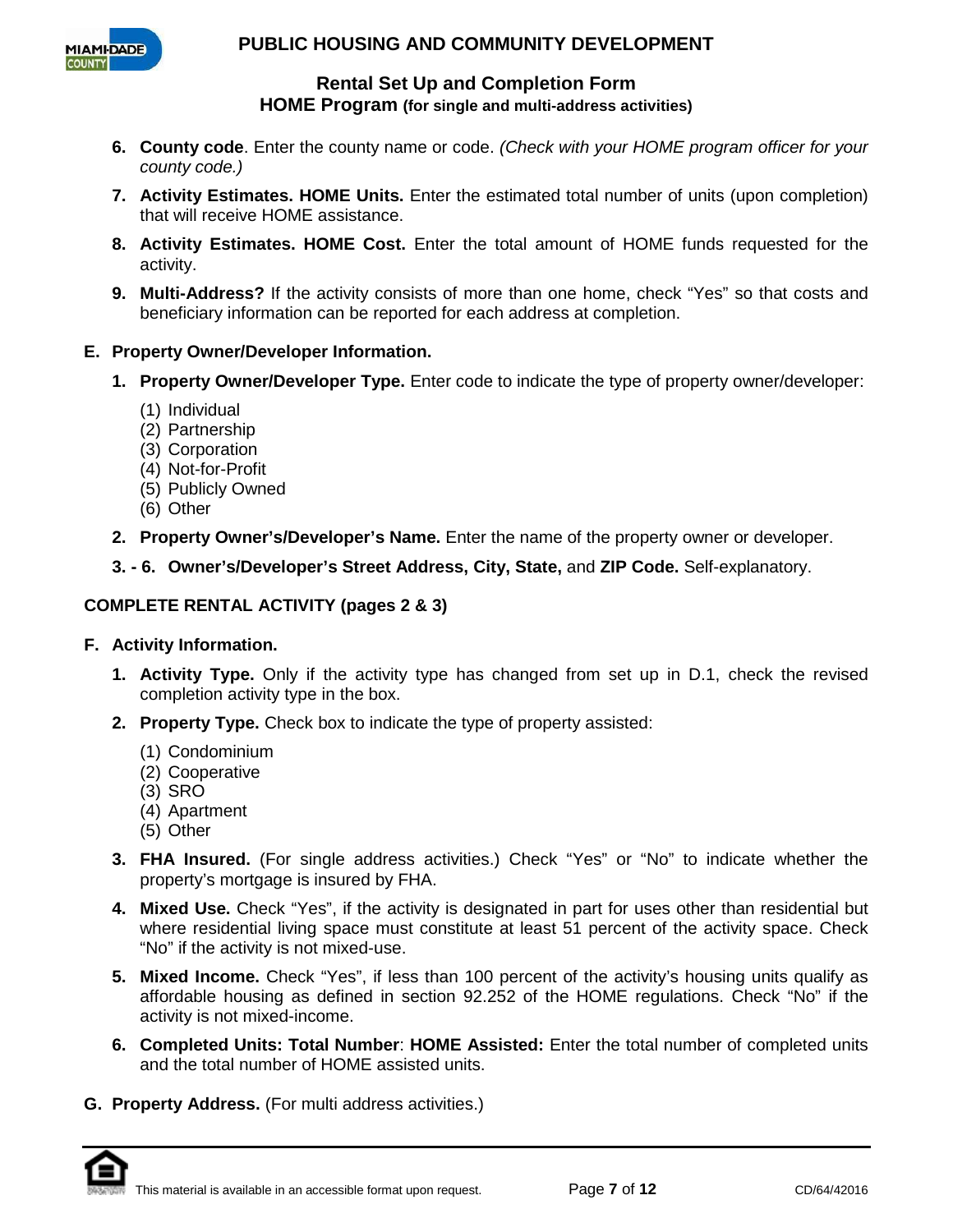

# **Rental Set Up and Completion Form HOME Program (for single and multi-address activities)**

**1. - 6. Building name, Property's Street Address, City, State, Zip Code and County Code.**  Self-explanatory.

Note: Each unit or apartment is not to be entered as a separate address. A multi address activity would have more than one building.

## **H. Units.**

- **1. Of the units completed, enter the number for:**
	- **Total and Home-Assisted Meeting Energy Star Standards.** Enter the total number of completed units that meet Energy Star standards and the number of completed HOME-Assisted units that meet Energy Star standards. **Energy Star** applies to substantial rehabilitation. It is a system for achieving and verifying a level of building performance with respect to energy efficiency. Energy Star homes are independently verified to be 15% to 30% more efficient than those built to model IECC standards. The performance level is certified by third party contractors. The Energy Star label should be prominently displayed on the home's electrical distribution panel. See www.energystar.gov for more information.
	- **Total and HOME Assisted 504 accessible.** Enter the total number of completed units and completed HOME assisted units that are 504 accessible.
	- **Total and HOME Assisted Designated for Persons with HIV/AIDS.** Enter the number of completed units that have been designated for persons with HIV/AIDS and the number of HOME-assisted units designated for persons with HIV/AIDS.
		- **Of those, the number for the chronically homeless.** Enter the number of completed units and HOME-assisted units that have been designated for chronically homeless persons with HIV/AIDS. (*Chronically homeless is defined below*).
	- **Number of units designated for the homeless.** Of the total number of rental units in the activity, enter the number designated for the homeless. Homeless is defined as:
		- (1) an individual or family who lacks fixed, regular, and adequate nighttime residence; or
		- (2) An individual or family who has a primary nighttime residence that is:
			- (a) supervised publicly or privately operated shelter designed to provide temporary living accommodations (including welfare hotels, congregate shelters, and transitional housing for the mentally ill;
			- (b) an institution that provides a temporary residence for individuals intended to be institutionalized; or
			- (c) a public or private place not designed for, or ordinarily used as, a regular sleeping accommodation for human beings.
			- **Of those, the number designated for the chronically homeless.** Of the number of units designated for the homeless, enter the number designated for the **chronically** homeless. A **chronically homeless person** is defined as an unaccompanied homeless individual with a disabling condition who has either:

(1) been continuously homeless for a year or more, or

(2) has had at least four episodes of homelessness in the past three years.

**A disabling condition** is defined as a diagnosable substance use disorder, serious mental illness, developmental disability, or chronic physical illness or disability. For the purpose of determining chronically homelessness, a homeless person an unaccompanied individual sleeping in a place not meant for human habitation or in an emergency homeless shelter.

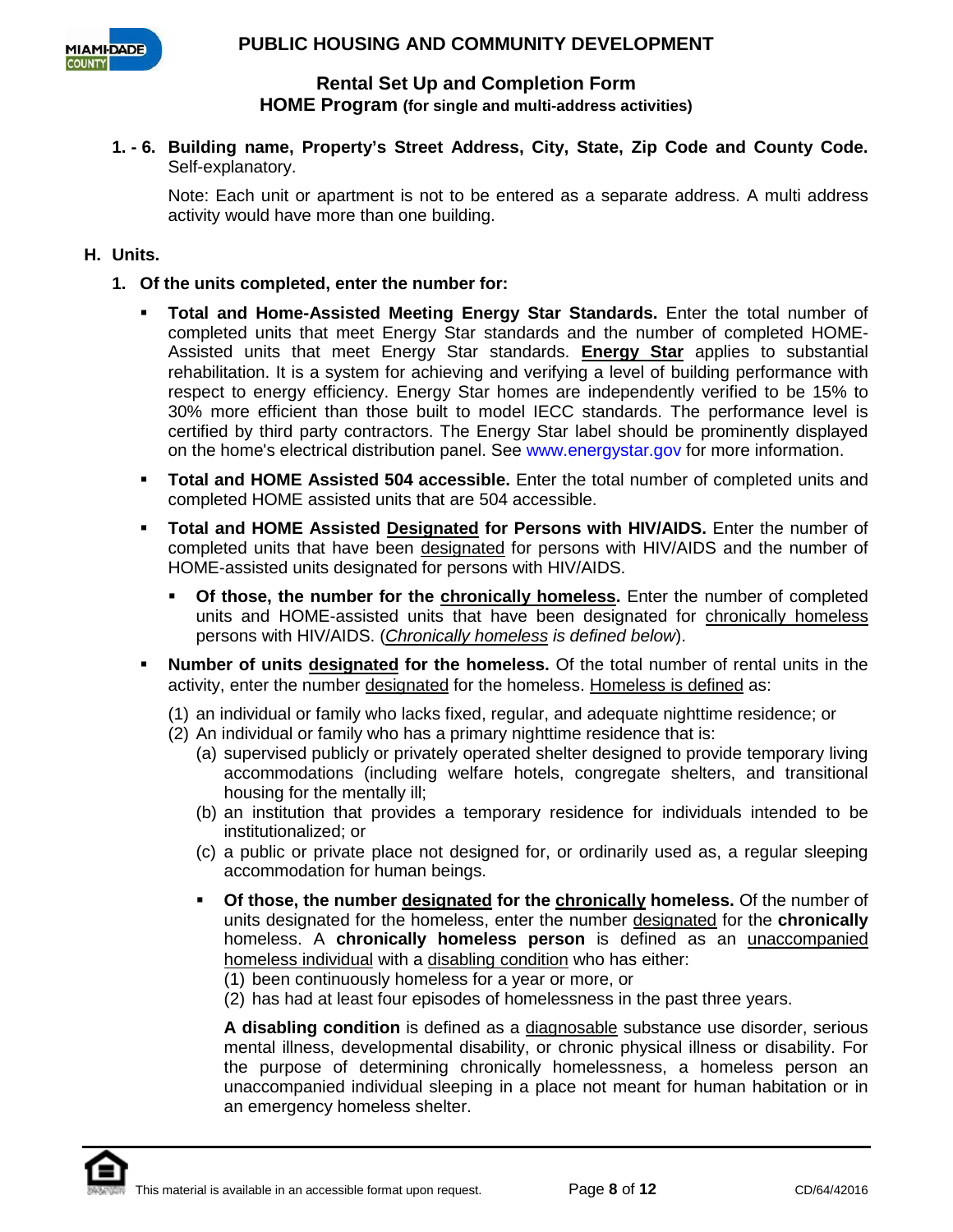

# **Rental Set Up and Completion Form HOME Program (for single and multi-address activities)**

- **I. Period of Affordability.** If you are imposing a period of affordability that is longer than the regulatory minimum, enter the total years (HOME minimum + additional) of affordability. Grantee imposed period of affordability: \_\_\_\_\_\_ years.
- **J. Costs.** Include all HOME funds used for the activity and all other funds (public and private). *Do not double count.* If private funds are used for construction financing and those funds are later replaced by permanent financing, *do not report both.* Report all HOME funds expended on the activity. *(Note: Federal regulations specifically prohibit paying back HOME funds with HOME funds.)* For funds other than HOME, to the extent a choice must be made to avoid double counting, report permanent financing rather than construction financing. The total amount of HOME funds reported in the block titled "Total HOME funds (Total Items (1)" must equal the total amount disbursed through IDIS for this activity.
	- **1. HOME Funds (Including Program Income).**
		- (1) **Amortized Loan.** Enter the amount of HOME funds provided for this activity in the form of an amortized loan. If there are multiple loans, enter the interest rate and term of the largest loan.
		- (2) **Grant.** Enter the amount of HOME funds provided without any repayment requirements. (**Note**: A grant may be used to reduce the principal amount borrowed, a principal reduction payment, or the effective interest rate, an interest subsidy payment, on a privately originated loan.)
		- (3) **Deferred Payment Loan (DPL).** Enter the amount of HOME funds provided through loans where payment of principal and interest is deferred until a future time and enter the interest rate and amortization period, if any. A DPL is some times called a conditional grant (e.g., repayment is required when the property is sold, or is forgiven if the owner does not sell the property for a specified number of years or repayment of principal and interest starts after the bank loan is repaid.)
		- (4) **Other.** Enter the total amount of HOME funds provided for subsidy funding that is other than the type of loan/grant assistance identified in the above items listed in (1) through (3).
			- **Total HOME Funds.** Enter the total of items (1) through (4) as the amount of HOME funds expended.
	- **2. Public Funds.**
		- (1) **Other Federal Funds.** Exclude any HOME funds expended.
		- (2) **State/Local Funds.**
		- (3) **Tax Exempt Bond Proceeds.** Report funds used for development costs only.
			- **Total Public Funds.** Enter the total of items (1) through (3) as the amount of Public Funds expended.
	- **3. Private Funds.**
		- (1) **Private Loans.** Enter the amount of all of the costs that have been paid with funds obtained from private financial institutions, such as banks, savings and loans, and credit unions, and enter the interest rate and amortization period of the loan. If there are multiple loans, enter the interest rate and term of the largest loan. **(Do not double count.)**
		- (2) **Owner Cash Contribution.** Enter the amount of all cash contributions provided by the project owner.

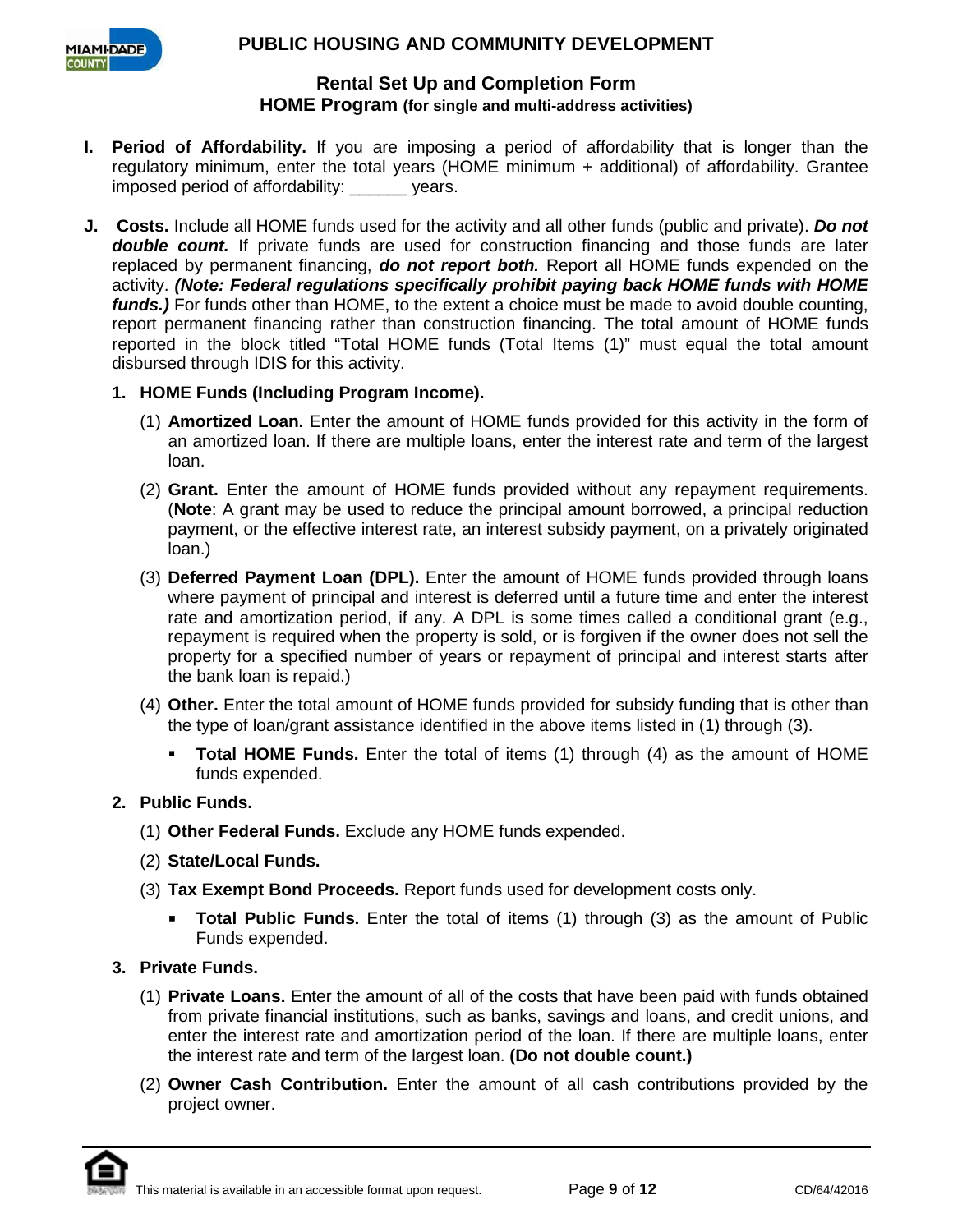

**Rental Set Up and Completion Form HOME Program (for single and multi-address activities)**

- (3) **Private Grants.** Enter the amount of cash contributions provided by private organizations, foundations, donors, etc.
	- **Total Private Funds.** Enter the total of items (1) through (3) as the amount of Private Funds expended.
- **4. Low-Income Housing Tax Credit Proceeds.** Enter the total amount of syndicated Low Income Housing Tax Credits provided.
- **5. Activity Total or Total this Address.** Enter the sum of totals for HOME funds, Public funds, Private funds, and Low-Income Housing Tax Credit Proceeds.

### **K. Beneficiaries.**

Complete one line for the head of household of each residential unit that occupies a HOMEassisted rental unit.

- **Unit Number.** Enter the unit number of each HOME-assisted unit.
- **Number of Bedrooms.** Enter 0 for a single room occupancy (SRO) unit or for an efficiency unit, 1 for 1 bedroom, 2 for 2 bedrooms, 3 for 3 bedrooms, 4 for 4 bedrooms, and 5 for 5 or more bedrooms.
- **Occupant.** Enter 1 if the unit is occupied by a tenant, 2 if it is owner-occupied, and 9 if it is vacant. Note: No more than one HOME-Assisted rental unit can be owner occupied.
- **Total Monthly Rent.** Enter the actual rent, including utilities, to be paid by the tenant at the time of activity completion (to the nearest whole dollar). If the rent includes utilities, or, if the rent includes partial utilities, *e.g., heat, but not electricity, these utility costs must be added to the*  rent. Compute utility costs for the area (and in the case of partial utilities, compute costs for utilities excluded from the rent), by using the utility allowance schedule produced by the Montana Department of Commerce Section 8 Program. Note: For owners, enter 0; for tenants, enter the total monthly rent (tenant contribution plus subsidy amount).
- **Household % of Med**. For each occupied residential unit, enter one **code** only based on the following definitions:
	- 1. **0 to 30 Percent of Area Median Income** refers to a household whose annual income is at or below 30 percent of the median family income for the area, as determined by HUD with adjustments for smaller and larger families.
	- 2. **30+ to 50 Percent of Area Median Income** refers to a household whose annual income exceeds 30 percent and does not exceed 50 percent of the median family income for the area, as determined by HUD with adjustments for smaller and larger families.
	- 3. **50+ to 60 Percent of Area Median Income** refers to a household whose annual income exceeds 50 percent and does not exceed 60 percent of the median family income for the area, as determined by HUD with adjustments for smaller and larger families.
	- 4. **60+ to 80 Percent of Area Median Income** refers to a household whose annual income exceeds 60 percent and does not exceed 80 percent of the median family income for the area, as determined by HUD with adjustments for smaller and larger families.
- **Household Hispanic?** For each household assisted with HOME funds, enter the ethnicity of the head of household as either "Y" for Hispanic or Latino or "N" for not Hispanic nor Latino. Hispanic or Latino ethnicity is defined as a person of Cuban, Mexican, Puerto Rican, South/Central American, or other Spanish culture or origin, regardless of race. The term, "Spanish origin," can be used in addition to "Hispanic or Latino."

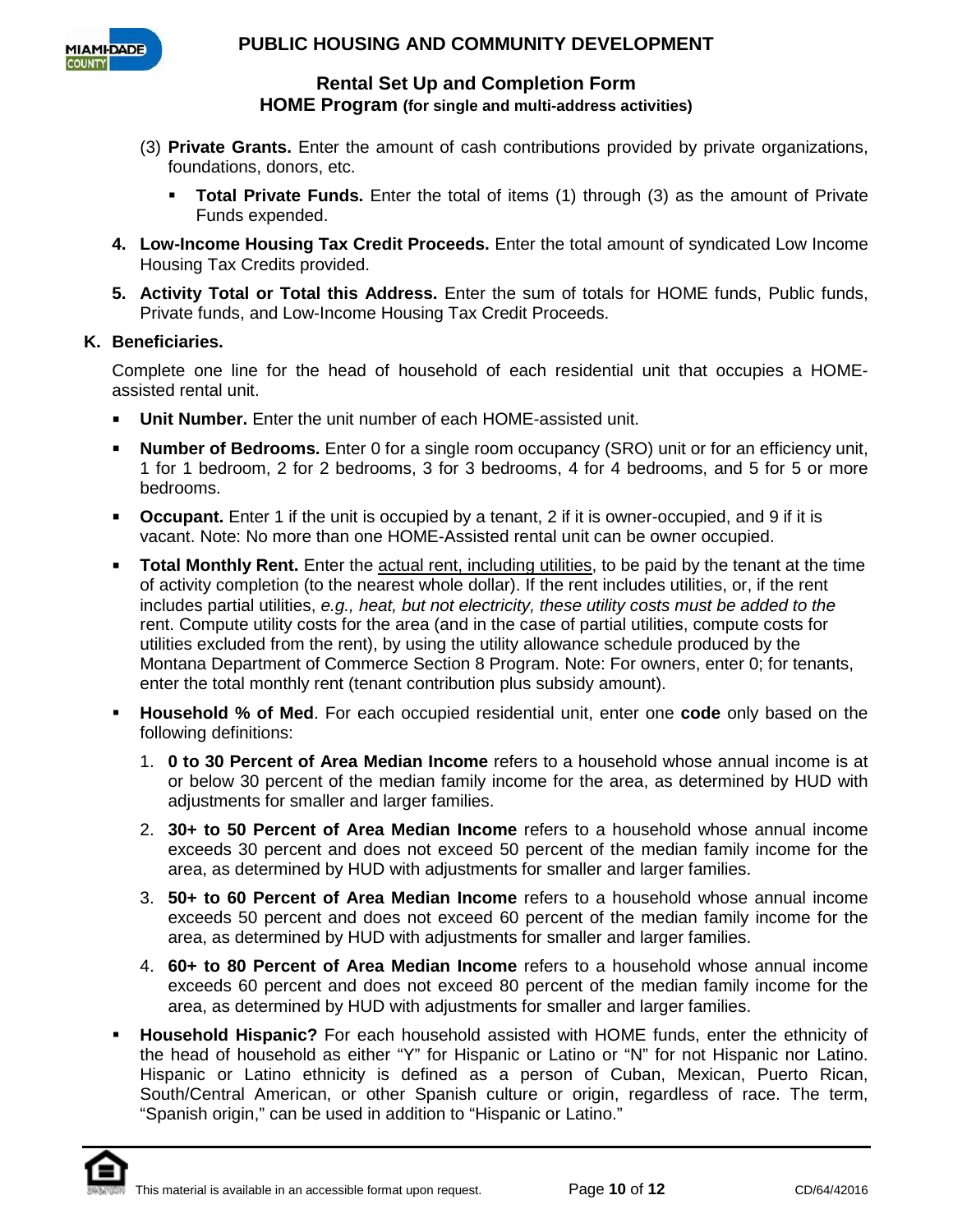

**Rental Set Up and Completion Form HOME Program (for single and multi-address activities)**

- **Household Race.** For each household assisted with HOME funds, enter one **code** only based on the following definitions:
	- 11. **White**. A person having origins in any of the original peoples of Europe, North Africa or the Middle East.
	- 12. **Black/African American**. A person having origins in any of the black racial groups of Africa. Terms such as "Haitian" or "Negro" can be used in addition to "Black or African American."
	- 13. **Asian**. A person having origins in any of the original peoples of the Far East, Southeast Asia, or the Indian subcontinent including, for example, Cambodia, China, India, Japan, Korea, Malaysia, Pakistan, the Philippine Islands, Thailand and Vietnam.
	- 14. **American Indian or Alaska Native**. A person having origins in any of the original peoples of North and South America (including Central America), and who maintains affiliation or community attachment.
	- 15. **Native Hawaiian or Other Pacific Islander**. A person having origins in any of the original people of Hawaii, Guam, Samoa or other Pacific Islands.
	- 16. **American Indian/Alaska Native & White**. A person having these multiple race heritages as defined above.
	- 17. **Asian & White**. A person having these multiple race heritages as defined above.
	- 18. **Black/African American & White**. A person having these multiple race heritages as defined above.
	- 19. .**American Indian or Alaska Native & Black or African American**. A person having these multiple race heritages as defined above.
	- 20. **Other multi-racial**. For reporting individual responses that are not included in any of the other categories listed above.

**NOTE:** Collection of information on ethnicity and race is mandatory. If the tenant won't volunteer the information, the person filling out this form should make his/her best guess. (See **EXHIBIT 5-E - INDIVIDUAL DIRECT BENEFIT RECORDING FORM** in Chapter 5 of the HOME Program Administration Manual.

- **Household Size.** Enter the appropriate number of persons in the household: 1, 2, 3, 4, 5, 6, 7, or 8 (for households of more than 8, enter 8).
- **Household Type.** For each household assisted with HOME funds, enter one **code** only based on the following definitions:
	- 1. **Single, non-elderly**. One-person household in which the person is not elderly.
	- 2. **Elderly**. One or two person household with a person at least 62 years of age.
	- 3. **Single parent**. A single parent household with a dependent child or children (18 years old or younger).
	- 4. **Two parents**. A two-parent household with a dependent child or children (18 years old or younger).
	- 5. **Other**. Any household not included in the above 4 definitions, including two or more unrelated individuals.
- **Assistance Type.** For rented units, enter one code only to indicate the type of assistance, if any, being provided to the tenant.